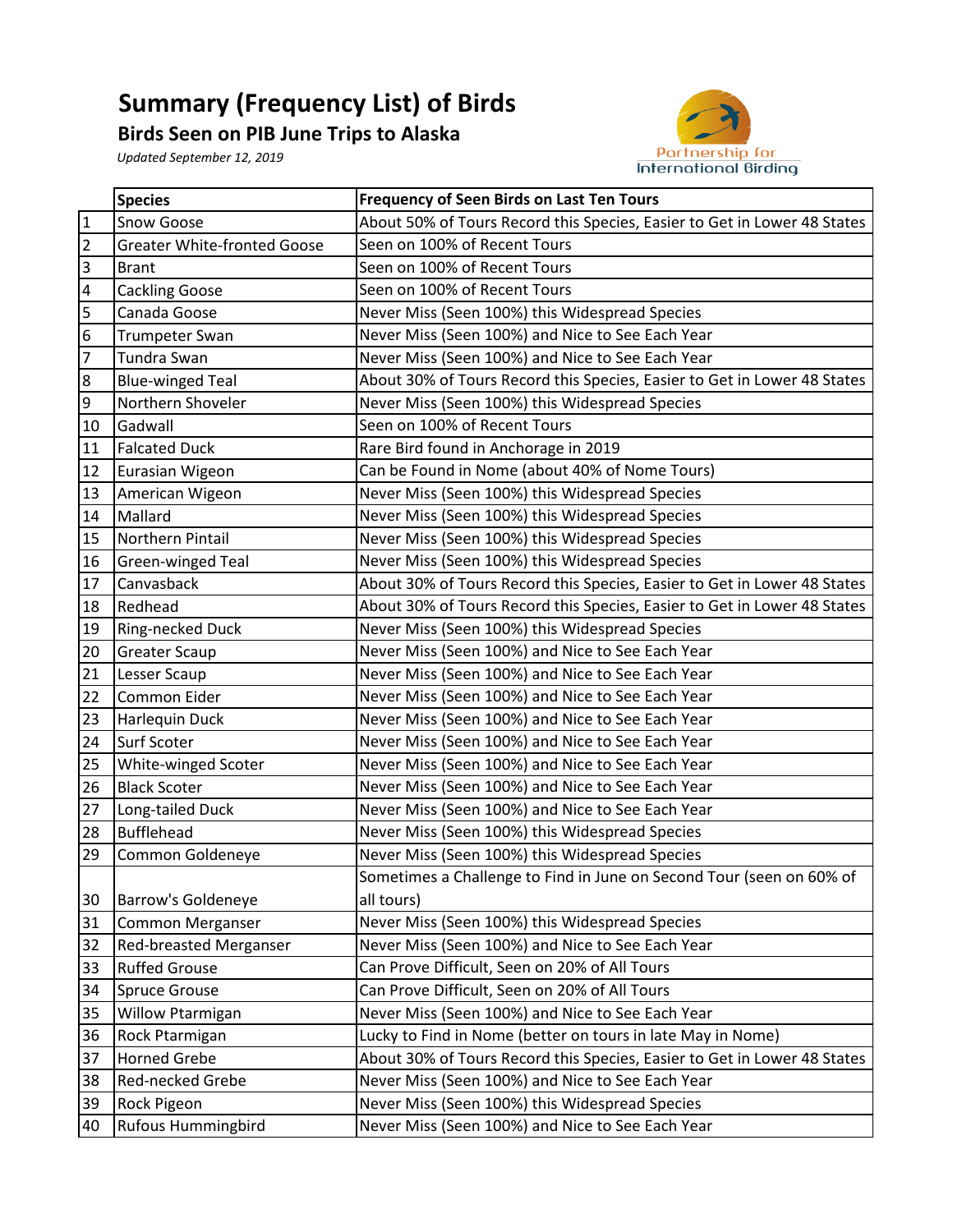| 41 | Sandhill Crane                | Seen on 100% of Recent Tours                                             |
|----|-------------------------------|--------------------------------------------------------------------------|
| 42 | <b>Black Oystercatcher</b>    | Seen on 100% of Recent Tours                                             |
| 43 | <b>Black-bellied Plover</b>   | About 20% of Tours Record this Species, Easier to Get in Lower 48 States |
| 44 | American Golden-Plover        | Can Miss, but Found on 90% of Tours (Nome Extension helps here)          |
| 45 | Pacific Golden-Plover         | Seen on 100% of Tours in Nome                                            |
| 46 | <b>Semipalmated Plover</b>    | Never Miss (Seen 100%) and Nice to See Each Year                         |
| 47 | Killdeer                      | About 20% of Tours Record this Species, Easier to Get in Lower 48 States |
| 48 | <b>Bristle-thighed Curlew</b> | Never Missed (100% seen) this Species in Nome                            |
| 49 | Whimbrel                      | Never Miss (Seen 100%) and Nice to See Each Year                         |
| 50 | <b>Bar-tailed Godwit</b>      | 90% of All Recent Tours in Nome                                          |
| 51 | <b>Black-tailed Godwit</b>    | Rare Bird in USA, Found on 10% of Tours                                  |
| 52 | <b>Hudsonian Godwit</b>       | Found on 80% of All Tours                                                |
| 53 | <b>Black Turnstone</b>        | 90% of All Recent Tours in Nome                                          |
| 54 | <b>Ruff</b>                   | Nice to Find this Bird, and Seen on 20% of Our Tours                     |
| 55 | Red-necked Stint              | Best to Find (this Eurasian Species) in Nome, on 50% of All Tours        |
| 56 | Sanderling                    | (best to find in May); Found on only 10% of Tours in June                |
| 57 | Dunlin                        | Never Miss (Seen 100%) in Nome; Nice to See Each Year                    |
| 58 | <b>Baird's Sandpiper</b>      | (best to find Baird's in May); Found on only 10% of Tours in June        |
| 59 | Least Sandpiper               | (best to find in May); Found on 50% of Tours in June                     |
| 60 | Semipalmated Sandpiper        | Never Miss (Seen 100%) and Nice to See Each Year                         |
| 61 | Western Sandpiper             | Never Miss (Seen 100%) and Nice to See Each Year                         |
|    |                               | About 80% of Tours Record this Species, Easier to Get in Lower 48 States |
| 62 | Short-billed Dowitcher        | in Migration                                                             |
|    |                               | About 30% of Tours Record this Species (found more frequently in tours   |
| 63 | Long-billed Dowitcher         | in lower 48 States and in Nome)                                          |
| 64 | Wilson's Snipe                | Never Miss (Seen 100%) this Widespread Species                           |
| 65 | Red-necked Phalarope          | Never Miss (Seen 100%) and Nice to See Each Year                         |
| 66 | Common Sandpiper              | Rare (mostly Eurasian Species) Found in Nome One Year                    |
| 67 | Spotted Sandpiper             | Never Miss (Seen 100%) this Widespread Species                           |
| 68 | Solitary Sandpiper            | About 30% of Tours Record this Species, Easier to Get in Lower 48 States |
| 69 | <b>Wandering Tatler</b>       | Fun to See on 80% of All Tours, and Best Found in Nome                   |
| 70 | <b>Greater Yellowlegs</b>     | About 50% of Tours Record this Species, Easier to Get in Lower 48 States |
| 71 | Lesser Yellowlegs             | Never Miss (Seen 100%) this Widespread Species                           |
| 72 | Parasitic Jaeger              | Seen on 100% of Recent Tours                                             |
| 73 | Long-tailed Jaeger            | Seen on 100% of Recent Tours                                             |
| 74 | <b>Common Murre</b>           | Never Miss (Seen 100%) this Easier to Find Coastal Species               |
| 75 | Thick-billed Murre            | Seen on 60% of Tours in Recent Years (can prove surprisingly tough)      |
| 76 | Pigeon Guillemot              | Never Miss (Seen 100%) this Easier to Find Coastal Species               |
| 77 | <b>Marbled Murrelet</b>       | Never Miss (Seen 100%) and Nice to See Each Year                         |
|    |                               | Seen on 60% of Tours (one spot wonder, but found more frequently in      |
| 78 | Kittlitz's Murrelet           | recent years)                                                            |
| 79 | <b>Ancient Murrelet</b>       | Proves tough to Get a Good Look (about 50% of all tours)                 |
| 80 | Parakeet Auklet               | See on Nearly 90% of All Tours                                           |
| 81 | <b>Rhinoceros Auklet</b>      | See on Nearly 100% of All Tours                                          |
| 82 | <b>Horned Puffin</b>          | Never Miss (Seen 100%) and Nice to See Each Year                         |
| 83 | <b>Tufted Puffin</b>          | Never Miss (Seen 100%) and Nice to See Each Year                         |
| 84 | <b>Black-legged Kittiwake</b> | Never Miss (Seen 100%) and Nice to See Each Year                         |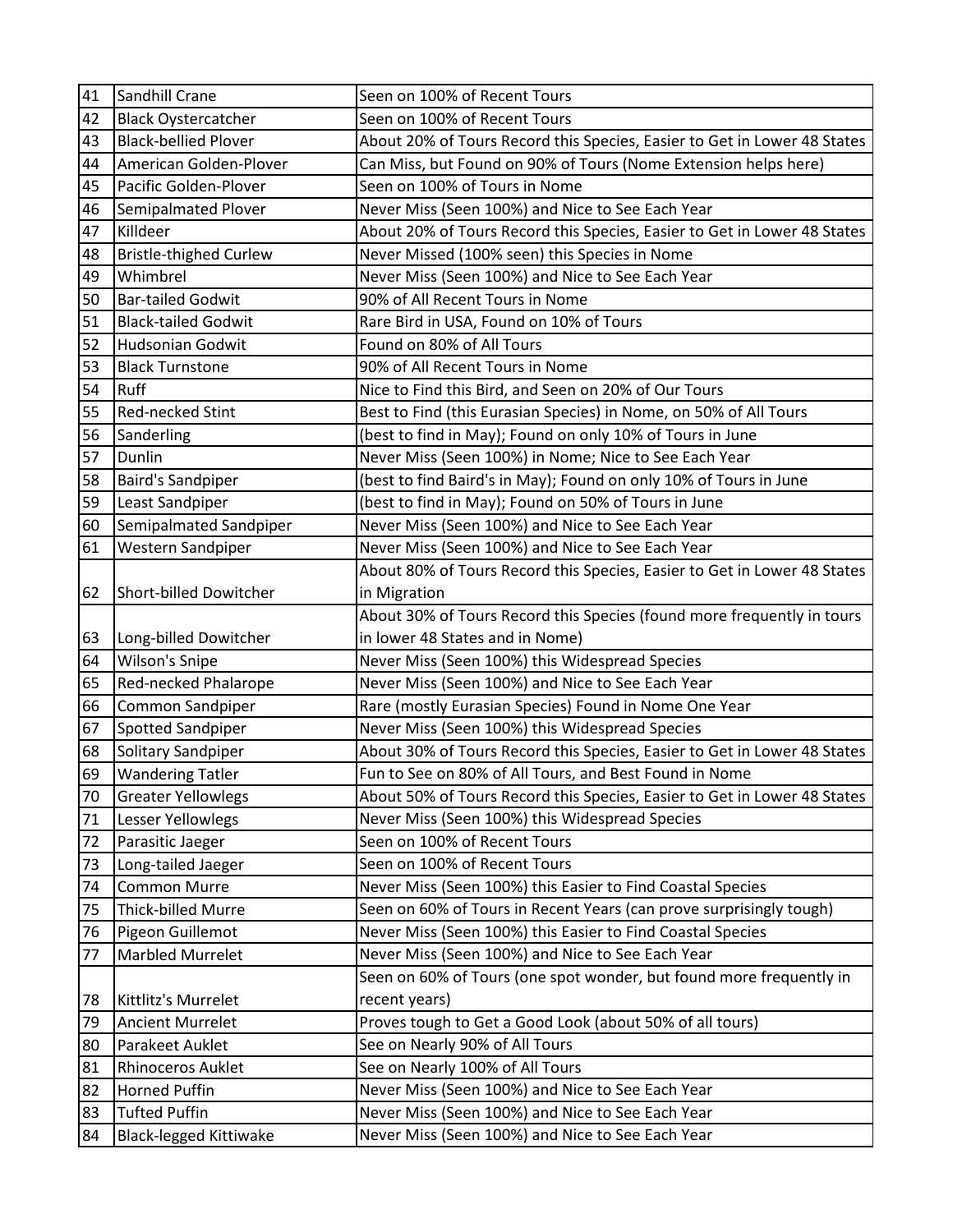| 86<br><b>Bonaparte's Gull</b><br>See about 80% of Tours<br>87<br><b>Mew Gull</b><br>Never Miss (Seen 100%) and Nice to See Each Year<br>88<br><b>Herring Gull</b><br>Never Miss (Seen 100%) this Widespread Species<br>89<br>Slaty-backed Gull<br>Difficult to Find (and see on about 10% of all tours) in Nome<br><b>Glaucous-winged Gull</b><br>90<br>Never Miss (Seen 100%) and Nice to See Each Year<br>91<br><b>Glaucous Gull</b><br>Never Miss (Seen 100%) and Nice to See Each Year in Nome<br>92<br><b>Aleutian Tern</b><br>Never Miss (Seen 100%) and Nice to See Each Year in Nome<br>93<br>Caspian Tern<br>About 20% of Tours Record this Species, Easier to Get in Lower 48 States<br>94<br>Never Miss (Seen 100%) and Nice to See Each Year<br><b>Arctic Tern</b><br>Never Miss (Seen 100%) and Nice to See Each Year<br>95<br><b>Red-throated Loon</b><br>96<br>Arctic Loon<br>Difficult to Find (and see on about 10% of all tours)<br>97<br>Pacific Loon<br>Never Miss (Seen 100%) and Nice to See Each Year<br>98<br>Common Loon<br>Never Miss (Seen 100%) and Nice to See Each Year<br>Difficult to Find on Seward Boat Tours (about 10% of all tours)<br>99<br>Fork-tailed Storm-Petrel<br>100 Northern Fulmar<br>Difficult to Find on Seward Boat Tours (about 10% of all tours)<br>101 Sooty Shearwater<br>Difficult to Find on Seward Boat Tours (about 10% of all tours)<br>Seward)<br>102 Red-faced Cormorant<br>103 Pelagic Cormorant<br>Never Miss (Seen 100%) and Nice to See Each Year<br>104 Double-crested Cormorant<br>Never Miss (Seen 100%) this Widespread Species<br>About 10% of Tours Record this Species, Easier to Get in Lower 48 States<br>(and rare bird on our route in Alaska)<br>105 Great Blue Heron<br>About 50% of Tours Record this Species, Easier to Get in Lower 48 States<br>106 Osprey<br>107 Golden Eagle<br>Never Miss (Seen 100%) and Nice to See Each Year<br>108 Northern Harrier<br>Never Miss (Seen 100%) this Widespread Species<br>109 Sharp-shinned Hawk<br>About 10% of Tours Record this Species, Easier to Get in Lower 48 States<br>110 Northern Goshawk<br>About 60% of Tours Record this Species (and can prove difficult to find)<br>Never Miss (Seen 100%) this Widespread Species (though seeing in<br>Alaska setting is nice)<br>111 Bald Eagle<br>112 Red-tailed Hawk<br>About 60% of Tours Record this Species, Easier to Get in Lower 48 States<br>113 Rough-legged Hawk<br>Never Miss (Seen 100%) this Widespread Species<br>Found 30% of All Tours (and lucky to find in Alaska)<br>114 Great Horned Owl<br>115 Northern Hawk Owl<br>Difficult to Find this Species in Alaska, but Found 30% of All Tours<br>About 60% of Tours Record this Species (always found in Nome when<br>Lemmings are abundant)<br>116 Short-eared Owl<br>Rarely Miss (Seen 90% of Tours) this Widespread Species (Strangely<br>Missed on Last Tour in 2019)<br>117 Belted Kingfisher<br>118 American Three-toed Woodpecke About 60% of Tours Record this Species (and can prove difficult in June)<br>Never Miss (Seen 100%) this Widespread Species<br>119 Downy Woodpecker<br>120 Hairy Woodpecker<br>Never Miss (Seen 100%) and Nice to See Each Year<br>121 Northern Flicker<br>About 60% of Tours Record this Species, Easier to Get in Lower 48 States<br>122 Merlin<br>Seen 100% of Recent Tours<br>Seen 100% of Recent Tours (and always nice to find in Denali National<br>Park)<br>123 Gyrfalcon<br>124 Peregrine Falcon | 85 | Sabine's Gull | About 20% of Tours Record this Species (lucky to find) |
|---------------------------------------------------------------------------------------------------------------------------------------------------------------------------------------------------------------------------------------------------------------------------------------------------------------------------------------------------------------------------------------------------------------------------------------------------------------------------------------------------------------------------------------------------------------------------------------------------------------------------------------------------------------------------------------------------------------------------------------------------------------------------------------------------------------------------------------------------------------------------------------------------------------------------------------------------------------------------------------------------------------------------------------------------------------------------------------------------------------------------------------------------------------------------------------------------------------------------------------------------------------------------------------------------------------------------------------------------------------------------------------------------------------------------------------------------------------------------------------------------------------------------------------------------------------------------------------------------------------------------------------------------------------------------------------------------------------------------------------------------------------------------------------------------------------------------------------------------------------------------------------------------------------------------------------------------------------------------------------------------------------------------------------------------------------------------------------------------------------------------------------------------------------------------------------------------------------------------------------------------------------------------------------------------------------------------------------------------------------------------------------------------------------------------------------------------------------------------------------------------------------------------------------------------------------------------------------------------------------------------------------------------------------------------------------------------------------------------------------------------------------------------------------------------------------------------------------------------------------------------------------------------------------------------------------------------------------------------------------------------------------------------------------------------------------------------------------------------------------------------------------------------------------------------------------------------------------------------------------------------------------------------------------------------------------------------------------------------------------------------------------------------------------------------------------------------------------------------------------------|----|---------------|--------------------------------------------------------|
|                                                                                                                                                                                                                                                                                                                                                                                                                                                                                                                                                                                                                                                                                                                                                                                                                                                                                                                                                                                                                                                                                                                                                                                                                                                                                                                                                                                                                                                                                                                                                                                                                                                                                                                                                                                                                                                                                                                                                                                                                                                                                                                                                                                                                                                                                                                                                                                                                                                                                                                                                                                                                                                                                                                                                                                                                                                                                                                                                                                                                                                                                                                                                                                                                                                                                                                                                                                                                                                                                             |    |               |                                                        |
|                                                                                                                                                                                                                                                                                                                                                                                                                                                                                                                                                                                                                                                                                                                                                                                                                                                                                                                                                                                                                                                                                                                                                                                                                                                                                                                                                                                                                                                                                                                                                                                                                                                                                                                                                                                                                                                                                                                                                                                                                                                                                                                                                                                                                                                                                                                                                                                                                                                                                                                                                                                                                                                                                                                                                                                                                                                                                                                                                                                                                                                                                                                                                                                                                                                                                                                                                                                                                                                                                             |    |               |                                                        |
|                                                                                                                                                                                                                                                                                                                                                                                                                                                                                                                                                                                                                                                                                                                                                                                                                                                                                                                                                                                                                                                                                                                                                                                                                                                                                                                                                                                                                                                                                                                                                                                                                                                                                                                                                                                                                                                                                                                                                                                                                                                                                                                                                                                                                                                                                                                                                                                                                                                                                                                                                                                                                                                                                                                                                                                                                                                                                                                                                                                                                                                                                                                                                                                                                                                                                                                                                                                                                                                                                             |    |               |                                                        |
|                                                                                                                                                                                                                                                                                                                                                                                                                                                                                                                                                                                                                                                                                                                                                                                                                                                                                                                                                                                                                                                                                                                                                                                                                                                                                                                                                                                                                                                                                                                                                                                                                                                                                                                                                                                                                                                                                                                                                                                                                                                                                                                                                                                                                                                                                                                                                                                                                                                                                                                                                                                                                                                                                                                                                                                                                                                                                                                                                                                                                                                                                                                                                                                                                                                                                                                                                                                                                                                                                             |    |               |                                                        |
|                                                                                                                                                                                                                                                                                                                                                                                                                                                                                                                                                                                                                                                                                                                                                                                                                                                                                                                                                                                                                                                                                                                                                                                                                                                                                                                                                                                                                                                                                                                                                                                                                                                                                                                                                                                                                                                                                                                                                                                                                                                                                                                                                                                                                                                                                                                                                                                                                                                                                                                                                                                                                                                                                                                                                                                                                                                                                                                                                                                                                                                                                                                                                                                                                                                                                                                                                                                                                                                                                             |    |               |                                                        |
| We See on about 70% of All Tours (one chance to see on boat tour out of                                                                                                                                                                                                                                                                                                                                                                                                                                                                                                                                                                                                                                                                                                                                                                                                                                                                                                                                                                                                                                                                                                                                                                                                                                                                                                                                                                                                                                                                                                                                                                                                                                                                                                                                                                                                                                                                                                                                                                                                                                                                                                                                                                                                                                                                                                                                                                                                                                                                                                                                                                                                                                                                                                                                                                                                                                                                                                                                                                                                                                                                                                                                                                                                                                                                                                                                                                                                                     |    |               |                                                        |
|                                                                                                                                                                                                                                                                                                                                                                                                                                                                                                                                                                                                                                                                                                                                                                                                                                                                                                                                                                                                                                                                                                                                                                                                                                                                                                                                                                                                                                                                                                                                                                                                                                                                                                                                                                                                                                                                                                                                                                                                                                                                                                                                                                                                                                                                                                                                                                                                                                                                                                                                                                                                                                                                                                                                                                                                                                                                                                                                                                                                                                                                                                                                                                                                                                                                                                                                                                                                                                                                                             |    |               |                                                        |
|                                                                                                                                                                                                                                                                                                                                                                                                                                                                                                                                                                                                                                                                                                                                                                                                                                                                                                                                                                                                                                                                                                                                                                                                                                                                                                                                                                                                                                                                                                                                                                                                                                                                                                                                                                                                                                                                                                                                                                                                                                                                                                                                                                                                                                                                                                                                                                                                                                                                                                                                                                                                                                                                                                                                                                                                                                                                                                                                                                                                                                                                                                                                                                                                                                                                                                                                                                                                                                                                                             |    |               |                                                        |
|                                                                                                                                                                                                                                                                                                                                                                                                                                                                                                                                                                                                                                                                                                                                                                                                                                                                                                                                                                                                                                                                                                                                                                                                                                                                                                                                                                                                                                                                                                                                                                                                                                                                                                                                                                                                                                                                                                                                                                                                                                                                                                                                                                                                                                                                                                                                                                                                                                                                                                                                                                                                                                                                                                                                                                                                                                                                                                                                                                                                                                                                                                                                                                                                                                                                                                                                                                                                                                                                                             |    |               |                                                        |
|                                                                                                                                                                                                                                                                                                                                                                                                                                                                                                                                                                                                                                                                                                                                                                                                                                                                                                                                                                                                                                                                                                                                                                                                                                                                                                                                                                                                                                                                                                                                                                                                                                                                                                                                                                                                                                                                                                                                                                                                                                                                                                                                                                                                                                                                                                                                                                                                                                                                                                                                                                                                                                                                                                                                                                                                                                                                                                                                                                                                                                                                                                                                                                                                                                                                                                                                                                                                                                                                                             |    |               |                                                        |
|                                                                                                                                                                                                                                                                                                                                                                                                                                                                                                                                                                                                                                                                                                                                                                                                                                                                                                                                                                                                                                                                                                                                                                                                                                                                                                                                                                                                                                                                                                                                                                                                                                                                                                                                                                                                                                                                                                                                                                                                                                                                                                                                                                                                                                                                                                                                                                                                                                                                                                                                                                                                                                                                                                                                                                                                                                                                                                                                                                                                                                                                                                                                                                                                                                                                                                                                                                                                                                                                                             |    |               |                                                        |
|                                                                                                                                                                                                                                                                                                                                                                                                                                                                                                                                                                                                                                                                                                                                                                                                                                                                                                                                                                                                                                                                                                                                                                                                                                                                                                                                                                                                                                                                                                                                                                                                                                                                                                                                                                                                                                                                                                                                                                                                                                                                                                                                                                                                                                                                                                                                                                                                                                                                                                                                                                                                                                                                                                                                                                                                                                                                                                                                                                                                                                                                                                                                                                                                                                                                                                                                                                                                                                                                                             |    |               |                                                        |
|                                                                                                                                                                                                                                                                                                                                                                                                                                                                                                                                                                                                                                                                                                                                                                                                                                                                                                                                                                                                                                                                                                                                                                                                                                                                                                                                                                                                                                                                                                                                                                                                                                                                                                                                                                                                                                                                                                                                                                                                                                                                                                                                                                                                                                                                                                                                                                                                                                                                                                                                                                                                                                                                                                                                                                                                                                                                                                                                                                                                                                                                                                                                                                                                                                                                                                                                                                                                                                                                                             |    |               |                                                        |
|                                                                                                                                                                                                                                                                                                                                                                                                                                                                                                                                                                                                                                                                                                                                                                                                                                                                                                                                                                                                                                                                                                                                                                                                                                                                                                                                                                                                                                                                                                                                                                                                                                                                                                                                                                                                                                                                                                                                                                                                                                                                                                                                                                                                                                                                                                                                                                                                                                                                                                                                                                                                                                                                                                                                                                                                                                                                                                                                                                                                                                                                                                                                                                                                                                                                                                                                                                                                                                                                                             |    |               |                                                        |
|                                                                                                                                                                                                                                                                                                                                                                                                                                                                                                                                                                                                                                                                                                                                                                                                                                                                                                                                                                                                                                                                                                                                                                                                                                                                                                                                                                                                                                                                                                                                                                                                                                                                                                                                                                                                                                                                                                                                                                                                                                                                                                                                                                                                                                                                                                                                                                                                                                                                                                                                                                                                                                                                                                                                                                                                                                                                                                                                                                                                                                                                                                                                                                                                                                                                                                                                                                                                                                                                                             |    |               |                                                        |
|                                                                                                                                                                                                                                                                                                                                                                                                                                                                                                                                                                                                                                                                                                                                                                                                                                                                                                                                                                                                                                                                                                                                                                                                                                                                                                                                                                                                                                                                                                                                                                                                                                                                                                                                                                                                                                                                                                                                                                                                                                                                                                                                                                                                                                                                                                                                                                                                                                                                                                                                                                                                                                                                                                                                                                                                                                                                                                                                                                                                                                                                                                                                                                                                                                                                                                                                                                                                                                                                                             |    |               |                                                        |
|                                                                                                                                                                                                                                                                                                                                                                                                                                                                                                                                                                                                                                                                                                                                                                                                                                                                                                                                                                                                                                                                                                                                                                                                                                                                                                                                                                                                                                                                                                                                                                                                                                                                                                                                                                                                                                                                                                                                                                                                                                                                                                                                                                                                                                                                                                                                                                                                                                                                                                                                                                                                                                                                                                                                                                                                                                                                                                                                                                                                                                                                                                                                                                                                                                                                                                                                                                                                                                                                                             |    |               |                                                        |
|                                                                                                                                                                                                                                                                                                                                                                                                                                                                                                                                                                                                                                                                                                                                                                                                                                                                                                                                                                                                                                                                                                                                                                                                                                                                                                                                                                                                                                                                                                                                                                                                                                                                                                                                                                                                                                                                                                                                                                                                                                                                                                                                                                                                                                                                                                                                                                                                                                                                                                                                                                                                                                                                                                                                                                                                                                                                                                                                                                                                                                                                                                                                                                                                                                                                                                                                                                                                                                                                                             |    |               |                                                        |
|                                                                                                                                                                                                                                                                                                                                                                                                                                                                                                                                                                                                                                                                                                                                                                                                                                                                                                                                                                                                                                                                                                                                                                                                                                                                                                                                                                                                                                                                                                                                                                                                                                                                                                                                                                                                                                                                                                                                                                                                                                                                                                                                                                                                                                                                                                                                                                                                                                                                                                                                                                                                                                                                                                                                                                                                                                                                                                                                                                                                                                                                                                                                                                                                                                                                                                                                                                                                                                                                                             |    |               |                                                        |
|                                                                                                                                                                                                                                                                                                                                                                                                                                                                                                                                                                                                                                                                                                                                                                                                                                                                                                                                                                                                                                                                                                                                                                                                                                                                                                                                                                                                                                                                                                                                                                                                                                                                                                                                                                                                                                                                                                                                                                                                                                                                                                                                                                                                                                                                                                                                                                                                                                                                                                                                                                                                                                                                                                                                                                                                                                                                                                                                                                                                                                                                                                                                                                                                                                                                                                                                                                                                                                                                                             |    |               |                                                        |
|                                                                                                                                                                                                                                                                                                                                                                                                                                                                                                                                                                                                                                                                                                                                                                                                                                                                                                                                                                                                                                                                                                                                                                                                                                                                                                                                                                                                                                                                                                                                                                                                                                                                                                                                                                                                                                                                                                                                                                                                                                                                                                                                                                                                                                                                                                                                                                                                                                                                                                                                                                                                                                                                                                                                                                                                                                                                                                                                                                                                                                                                                                                                                                                                                                                                                                                                                                                                                                                                                             |    |               |                                                        |
|                                                                                                                                                                                                                                                                                                                                                                                                                                                                                                                                                                                                                                                                                                                                                                                                                                                                                                                                                                                                                                                                                                                                                                                                                                                                                                                                                                                                                                                                                                                                                                                                                                                                                                                                                                                                                                                                                                                                                                                                                                                                                                                                                                                                                                                                                                                                                                                                                                                                                                                                                                                                                                                                                                                                                                                                                                                                                                                                                                                                                                                                                                                                                                                                                                                                                                                                                                                                                                                                                             |    |               |                                                        |
|                                                                                                                                                                                                                                                                                                                                                                                                                                                                                                                                                                                                                                                                                                                                                                                                                                                                                                                                                                                                                                                                                                                                                                                                                                                                                                                                                                                                                                                                                                                                                                                                                                                                                                                                                                                                                                                                                                                                                                                                                                                                                                                                                                                                                                                                                                                                                                                                                                                                                                                                                                                                                                                                                                                                                                                                                                                                                                                                                                                                                                                                                                                                                                                                                                                                                                                                                                                                                                                                                             |    |               |                                                        |
|                                                                                                                                                                                                                                                                                                                                                                                                                                                                                                                                                                                                                                                                                                                                                                                                                                                                                                                                                                                                                                                                                                                                                                                                                                                                                                                                                                                                                                                                                                                                                                                                                                                                                                                                                                                                                                                                                                                                                                                                                                                                                                                                                                                                                                                                                                                                                                                                                                                                                                                                                                                                                                                                                                                                                                                                                                                                                                                                                                                                                                                                                                                                                                                                                                                                                                                                                                                                                                                                                             |    |               |                                                        |
|                                                                                                                                                                                                                                                                                                                                                                                                                                                                                                                                                                                                                                                                                                                                                                                                                                                                                                                                                                                                                                                                                                                                                                                                                                                                                                                                                                                                                                                                                                                                                                                                                                                                                                                                                                                                                                                                                                                                                                                                                                                                                                                                                                                                                                                                                                                                                                                                                                                                                                                                                                                                                                                                                                                                                                                                                                                                                                                                                                                                                                                                                                                                                                                                                                                                                                                                                                                                                                                                                             |    |               |                                                        |
|                                                                                                                                                                                                                                                                                                                                                                                                                                                                                                                                                                                                                                                                                                                                                                                                                                                                                                                                                                                                                                                                                                                                                                                                                                                                                                                                                                                                                                                                                                                                                                                                                                                                                                                                                                                                                                                                                                                                                                                                                                                                                                                                                                                                                                                                                                                                                                                                                                                                                                                                                                                                                                                                                                                                                                                                                                                                                                                                                                                                                                                                                                                                                                                                                                                                                                                                                                                                                                                                                             |    |               |                                                        |
|                                                                                                                                                                                                                                                                                                                                                                                                                                                                                                                                                                                                                                                                                                                                                                                                                                                                                                                                                                                                                                                                                                                                                                                                                                                                                                                                                                                                                                                                                                                                                                                                                                                                                                                                                                                                                                                                                                                                                                                                                                                                                                                                                                                                                                                                                                                                                                                                                                                                                                                                                                                                                                                                                                                                                                                                                                                                                                                                                                                                                                                                                                                                                                                                                                                                                                                                                                                                                                                                                             |    |               |                                                        |
|                                                                                                                                                                                                                                                                                                                                                                                                                                                                                                                                                                                                                                                                                                                                                                                                                                                                                                                                                                                                                                                                                                                                                                                                                                                                                                                                                                                                                                                                                                                                                                                                                                                                                                                                                                                                                                                                                                                                                                                                                                                                                                                                                                                                                                                                                                                                                                                                                                                                                                                                                                                                                                                                                                                                                                                                                                                                                                                                                                                                                                                                                                                                                                                                                                                                                                                                                                                                                                                                                             |    |               |                                                        |
|                                                                                                                                                                                                                                                                                                                                                                                                                                                                                                                                                                                                                                                                                                                                                                                                                                                                                                                                                                                                                                                                                                                                                                                                                                                                                                                                                                                                                                                                                                                                                                                                                                                                                                                                                                                                                                                                                                                                                                                                                                                                                                                                                                                                                                                                                                                                                                                                                                                                                                                                                                                                                                                                                                                                                                                                                                                                                                                                                                                                                                                                                                                                                                                                                                                                                                                                                                                                                                                                                             |    |               |                                                        |
|                                                                                                                                                                                                                                                                                                                                                                                                                                                                                                                                                                                                                                                                                                                                                                                                                                                                                                                                                                                                                                                                                                                                                                                                                                                                                                                                                                                                                                                                                                                                                                                                                                                                                                                                                                                                                                                                                                                                                                                                                                                                                                                                                                                                                                                                                                                                                                                                                                                                                                                                                                                                                                                                                                                                                                                                                                                                                                                                                                                                                                                                                                                                                                                                                                                                                                                                                                                                                                                                                             |    |               |                                                        |
|                                                                                                                                                                                                                                                                                                                                                                                                                                                                                                                                                                                                                                                                                                                                                                                                                                                                                                                                                                                                                                                                                                                                                                                                                                                                                                                                                                                                                                                                                                                                                                                                                                                                                                                                                                                                                                                                                                                                                                                                                                                                                                                                                                                                                                                                                                                                                                                                                                                                                                                                                                                                                                                                                                                                                                                                                                                                                                                                                                                                                                                                                                                                                                                                                                                                                                                                                                                                                                                                                             |    |               |                                                        |
|                                                                                                                                                                                                                                                                                                                                                                                                                                                                                                                                                                                                                                                                                                                                                                                                                                                                                                                                                                                                                                                                                                                                                                                                                                                                                                                                                                                                                                                                                                                                                                                                                                                                                                                                                                                                                                                                                                                                                                                                                                                                                                                                                                                                                                                                                                                                                                                                                                                                                                                                                                                                                                                                                                                                                                                                                                                                                                                                                                                                                                                                                                                                                                                                                                                                                                                                                                                                                                                                                             |    |               |                                                        |
|                                                                                                                                                                                                                                                                                                                                                                                                                                                                                                                                                                                                                                                                                                                                                                                                                                                                                                                                                                                                                                                                                                                                                                                                                                                                                                                                                                                                                                                                                                                                                                                                                                                                                                                                                                                                                                                                                                                                                                                                                                                                                                                                                                                                                                                                                                                                                                                                                                                                                                                                                                                                                                                                                                                                                                                                                                                                                                                                                                                                                                                                                                                                                                                                                                                                                                                                                                                                                                                                                             |    |               |                                                        |
|                                                                                                                                                                                                                                                                                                                                                                                                                                                                                                                                                                                                                                                                                                                                                                                                                                                                                                                                                                                                                                                                                                                                                                                                                                                                                                                                                                                                                                                                                                                                                                                                                                                                                                                                                                                                                                                                                                                                                                                                                                                                                                                                                                                                                                                                                                                                                                                                                                                                                                                                                                                                                                                                                                                                                                                                                                                                                                                                                                                                                                                                                                                                                                                                                                                                                                                                                                                                                                                                                             |    |               |                                                        |
|                                                                                                                                                                                                                                                                                                                                                                                                                                                                                                                                                                                                                                                                                                                                                                                                                                                                                                                                                                                                                                                                                                                                                                                                                                                                                                                                                                                                                                                                                                                                                                                                                                                                                                                                                                                                                                                                                                                                                                                                                                                                                                                                                                                                                                                                                                                                                                                                                                                                                                                                                                                                                                                                                                                                                                                                                                                                                                                                                                                                                                                                                                                                                                                                                                                                                                                                                                                                                                                                                             |    |               |                                                        |
|                                                                                                                                                                                                                                                                                                                                                                                                                                                                                                                                                                                                                                                                                                                                                                                                                                                                                                                                                                                                                                                                                                                                                                                                                                                                                                                                                                                                                                                                                                                                                                                                                                                                                                                                                                                                                                                                                                                                                                                                                                                                                                                                                                                                                                                                                                                                                                                                                                                                                                                                                                                                                                                                                                                                                                                                                                                                                                                                                                                                                                                                                                                                                                                                                                                                                                                                                                                                                                                                                             |    |               |                                                        |
|                                                                                                                                                                                                                                                                                                                                                                                                                                                                                                                                                                                                                                                                                                                                                                                                                                                                                                                                                                                                                                                                                                                                                                                                                                                                                                                                                                                                                                                                                                                                                                                                                                                                                                                                                                                                                                                                                                                                                                                                                                                                                                                                                                                                                                                                                                                                                                                                                                                                                                                                                                                                                                                                                                                                                                                                                                                                                                                                                                                                                                                                                                                                                                                                                                                                                                                                                                                                                                                                                             |    |               |                                                        |
|                                                                                                                                                                                                                                                                                                                                                                                                                                                                                                                                                                                                                                                                                                                                                                                                                                                                                                                                                                                                                                                                                                                                                                                                                                                                                                                                                                                                                                                                                                                                                                                                                                                                                                                                                                                                                                                                                                                                                                                                                                                                                                                                                                                                                                                                                                                                                                                                                                                                                                                                                                                                                                                                                                                                                                                                                                                                                                                                                                                                                                                                                                                                                                                                                                                                                                                                                                                                                                                                                             |    |               |                                                        |
|                                                                                                                                                                                                                                                                                                                                                                                                                                                                                                                                                                                                                                                                                                                                                                                                                                                                                                                                                                                                                                                                                                                                                                                                                                                                                                                                                                                                                                                                                                                                                                                                                                                                                                                                                                                                                                                                                                                                                                                                                                                                                                                                                                                                                                                                                                                                                                                                                                                                                                                                                                                                                                                                                                                                                                                                                                                                                                                                                                                                                                                                                                                                                                                                                                                                                                                                                                                                                                                                                             |    |               |                                                        |
|                                                                                                                                                                                                                                                                                                                                                                                                                                                                                                                                                                                                                                                                                                                                                                                                                                                                                                                                                                                                                                                                                                                                                                                                                                                                                                                                                                                                                                                                                                                                                                                                                                                                                                                                                                                                                                                                                                                                                                                                                                                                                                                                                                                                                                                                                                                                                                                                                                                                                                                                                                                                                                                                                                                                                                                                                                                                                                                                                                                                                                                                                                                                                                                                                                                                                                                                                                                                                                                                                             |    |               |                                                        |
|                                                                                                                                                                                                                                                                                                                                                                                                                                                                                                                                                                                                                                                                                                                                                                                                                                                                                                                                                                                                                                                                                                                                                                                                                                                                                                                                                                                                                                                                                                                                                                                                                                                                                                                                                                                                                                                                                                                                                                                                                                                                                                                                                                                                                                                                                                                                                                                                                                                                                                                                                                                                                                                                                                                                                                                                                                                                                                                                                                                                                                                                                                                                                                                                                                                                                                                                                                                                                                                                                             |    |               |                                                        |
|                                                                                                                                                                                                                                                                                                                                                                                                                                                                                                                                                                                                                                                                                                                                                                                                                                                                                                                                                                                                                                                                                                                                                                                                                                                                                                                                                                                                                                                                                                                                                                                                                                                                                                                                                                                                                                                                                                                                                                                                                                                                                                                                                                                                                                                                                                                                                                                                                                                                                                                                                                                                                                                                                                                                                                                                                                                                                                                                                                                                                                                                                                                                                                                                                                                                                                                                                                                                                                                                                             |    |               |                                                        |
|                                                                                                                                                                                                                                                                                                                                                                                                                                                                                                                                                                                                                                                                                                                                                                                                                                                                                                                                                                                                                                                                                                                                                                                                                                                                                                                                                                                                                                                                                                                                                                                                                                                                                                                                                                                                                                                                                                                                                                                                                                                                                                                                                                                                                                                                                                                                                                                                                                                                                                                                                                                                                                                                                                                                                                                                                                                                                                                                                                                                                                                                                                                                                                                                                                                                                                                                                                                                                                                                                             |    |               |                                                        |
|                                                                                                                                                                                                                                                                                                                                                                                                                                                                                                                                                                                                                                                                                                                                                                                                                                                                                                                                                                                                                                                                                                                                                                                                                                                                                                                                                                                                                                                                                                                                                                                                                                                                                                                                                                                                                                                                                                                                                                                                                                                                                                                                                                                                                                                                                                                                                                                                                                                                                                                                                                                                                                                                                                                                                                                                                                                                                                                                                                                                                                                                                                                                                                                                                                                                                                                                                                                                                                                                                             |    |               |                                                        |
|                                                                                                                                                                                                                                                                                                                                                                                                                                                                                                                                                                                                                                                                                                                                                                                                                                                                                                                                                                                                                                                                                                                                                                                                                                                                                                                                                                                                                                                                                                                                                                                                                                                                                                                                                                                                                                                                                                                                                                                                                                                                                                                                                                                                                                                                                                                                                                                                                                                                                                                                                                                                                                                                                                                                                                                                                                                                                                                                                                                                                                                                                                                                                                                                                                                                                                                                                                                                                                                                                             |    |               | Seen 60% of All Tours (best found in Nome)             |
| 125 Olive-sided Flycatcher<br>Difficult to Find (Seen on 20% of All Tours)                                                                                                                                                                                                                                                                                                                                                                                                                                                                                                                                                                                                                                                                                                                                                                                                                                                                                                                                                                                                                                                                                                                                                                                                                                                                                                                                                                                                                                                                                                                                                                                                                                                                                                                                                                                                                                                                                                                                                                                                                                                                                                                                                                                                                                                                                                                                                                                                                                                                                                                                                                                                                                                                                                                                                                                                                                                                                                                                                                                                                                                                                                                                                                                                                                                                                                                                                                                                                  |    |               |                                                        |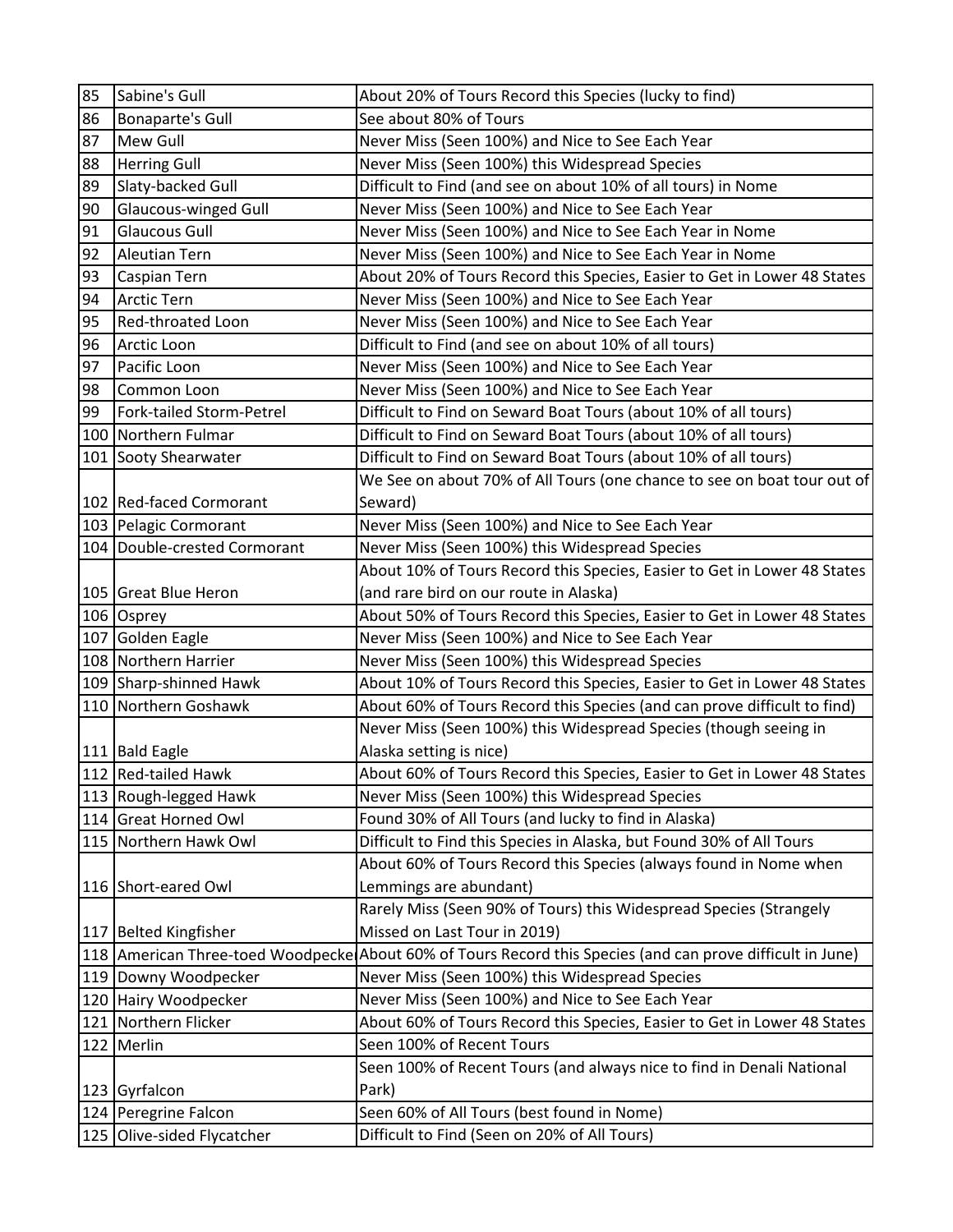| 127 Alder Flycatcher<br>Never Miss (Seen 100%) and Nice to See Each Year<br>128 Say's Phoebe<br>Never Miss (Seen 100%) and Nice to See Each Year<br>129 Northern Shrike<br>Seen 100% of Tours (and Nome visit helps)<br>130 Canada Jay<br>Never Miss (Seen 100%) and Nice to See Each Year<br>131 Steller's Jay<br>About 80% of Tours Record this Species, Easier to Get in Lower 48 States<br>Never Miss (Seen 100%) and Nice to See Each Year<br>132 Black-billed Magpie<br>133   American 'Northwestern' Crow<br>Never Miss (Seen 100%) and Nice to See Each Year<br>134 Common Raven<br>Never Miss (Seen 100%) this Widespread Species<br>135 Horned Lark<br>About 30% of Tours Record this Species, Easier to Get in Lower 48 States<br>136 Tree Swallow<br>Never Miss (Seen 100%) this Widespread Species<br>137 Violet-green Swallow<br>Never Miss (Seen 100%) this Widespread Species<br>138 Bank Swallow<br>Never Miss (Seen 100%) this Widespread Species<br>139 Cliff Swallow<br>Never Miss (Seen 100%) this Widespread Species<br>140 Black-capped Chickadee<br>Never Miss (Seen 100%) this Widespread Species<br>141 Chestnut-backed Chickadee<br>Never Miss (Seen 100%) and Nice to See Each Year<br>142 Boreal Chickadee<br>Never Miss (Seen 100%) and Nice to See Each Year<br>143 Red-breasted Nuthatch<br>Never Miss (Seen 100%) this Widespread Species<br>About 30% of Tours Record this Species, Easier to Get in Lower 48 States<br>144 Brown Creeper<br>About 50% of Tours Record this Species, and Findable More in Future at<br>145 Pacific Wren<br>New Spot near Seward<br>Never Miss (Seen 100%) this Widespread Species<br>146 American Dipper<br>About 70% of Tours Record this Species (and we spend extra time to<br>147 Golden-crowned Kinglet<br>Never Miss (Seen 100%) this Widespread Species<br>148 Ruby-crowned Kinglet<br>149 Arctic Warbler<br>Never Miss (Seen 100%) and Nice to See Each Year<br>Seen 70% of Nome Tours (can be difficult to find, but we always look)<br>150 Bluethroat<br>151 Northern Wheatear<br>Seen 100% of Nome Tours (always find at least a few individuals)<br>152 Varied Thrush<br>Never Miss (Seen 100%) and Nice to See Each Year<br>Never Miss (Seen 100%) and Nice to See Each Year<br>153 Gray-cheeked Thrush<br>154 Swainson's Thrush<br>Never Miss (Seen 100%) and Nice to See Each Year<br>155 Hermit Thrush<br>Never Miss (Seen 100%) and Nice to See Each Year<br>156 American Robin<br>Never Miss (Seen 100%) this Widespread Species<br>Never Miss (Seen 100%) this Widespread Species<br>157 European Starling<br>Seen 100% of Nome Tours<br>158 Eastern Yellow Wagtail<br>159 White Wagtail<br>Nice Bird to Find in Nome, on 50% of Tours to Nome<br>Seen on Nearly All (90% of Nome Tours)<br>160 American Pipit<br>Can Prove Difficult, Seen on 70% of All Tours<br>161 Bohemian Waxwing<br>162 Pine Grosbeak<br>Never Miss (Seen 100%) and Nice to See Each Year<br>Never Miss (Seen 100%) and Nice to See Each Year<br>163 Common Redpoll<br>Seen 100% of Nome Tours<br>164 Hoary Redpoll<br>165 Red Crossbill<br>Never Miss (Seen 100%) and Nice to See Each Year<br>166 White-winged Crossbill<br>Can Miss (only seen on half of all tours)<br>167 Pine Siskin<br>Never Miss (Seen 100%) and Nice to See Each Year<br>Never Miss (Seen 100%) and Nice to See Each Year (Easiest to Find in | 126 Western Wood-Pewee | Seen 100% of Recent Tours |
|------------------------------------------------------------------------------------------------------------------------------------------------------------------------------------------------------------------------------------------------------------------------------------------------------------------------------------------------------------------------------------------------------------------------------------------------------------------------------------------------------------------------------------------------------------------------------------------------------------------------------------------------------------------------------------------------------------------------------------------------------------------------------------------------------------------------------------------------------------------------------------------------------------------------------------------------------------------------------------------------------------------------------------------------------------------------------------------------------------------------------------------------------------------------------------------------------------------------------------------------------------------------------------------------------------------------------------------------------------------------------------------------------------------------------------------------------------------------------------------------------------------------------------------------------------------------------------------------------------------------------------------------------------------------------------------------------------------------------------------------------------------------------------------------------------------------------------------------------------------------------------------------------------------------------------------------------------------------------------------------------------------------------------------------------------------------------------------------------------------------------------------------------------------------------------------------------------------------------------------------------------------------------------------------------------------------------------------------------------------------------------------------------------------------------------------------------------------------------------------------------------------------------------------------------------------------------------------------------------------------------------------------------------------------------------------------------------------------------------------------------------------------------------------------------------------------------------------------------------------------------------------------------------------------------------------------------------------------------------------------------------------------------------------------------------------------------------------------------------------------------------------------------------------------------------------------------------------------------------------------------------------------------------------------------------------------------------------------------------------------------------|------------------------|---------------------------|
|                                                                                                                                                                                                                                                                                                                                                                                                                                                                                                                                                                                                                                                                                                                                                                                                                                                                                                                                                                                                                                                                                                                                                                                                                                                                                                                                                                                                                                                                                                                                                                                                                                                                                                                                                                                                                                                                                                                                                                                                                                                                                                                                                                                                                                                                                                                                                                                                                                                                                                                                                                                                                                                                                                                                                                                                                                                                                                                                                                                                                                                                                                                                                                                                                                                                                                                                                                                    |                        |                           |
|                                                                                                                                                                                                                                                                                                                                                                                                                                                                                                                                                                                                                                                                                                                                                                                                                                                                                                                                                                                                                                                                                                                                                                                                                                                                                                                                                                                                                                                                                                                                                                                                                                                                                                                                                                                                                                                                                                                                                                                                                                                                                                                                                                                                                                                                                                                                                                                                                                                                                                                                                                                                                                                                                                                                                                                                                                                                                                                                                                                                                                                                                                                                                                                                                                                                                                                                                                                    |                        |                           |
|                                                                                                                                                                                                                                                                                                                                                                                                                                                                                                                                                                                                                                                                                                                                                                                                                                                                                                                                                                                                                                                                                                                                                                                                                                                                                                                                                                                                                                                                                                                                                                                                                                                                                                                                                                                                                                                                                                                                                                                                                                                                                                                                                                                                                                                                                                                                                                                                                                                                                                                                                                                                                                                                                                                                                                                                                                                                                                                                                                                                                                                                                                                                                                                                                                                                                                                                                                                    |                        |                           |
|                                                                                                                                                                                                                                                                                                                                                                                                                                                                                                                                                                                                                                                                                                                                                                                                                                                                                                                                                                                                                                                                                                                                                                                                                                                                                                                                                                                                                                                                                                                                                                                                                                                                                                                                                                                                                                                                                                                                                                                                                                                                                                                                                                                                                                                                                                                                                                                                                                                                                                                                                                                                                                                                                                                                                                                                                                                                                                                                                                                                                                                                                                                                                                                                                                                                                                                                                                                    |                        |                           |
|                                                                                                                                                                                                                                                                                                                                                                                                                                                                                                                                                                                                                                                                                                                                                                                                                                                                                                                                                                                                                                                                                                                                                                                                                                                                                                                                                                                                                                                                                                                                                                                                                                                                                                                                                                                                                                                                                                                                                                                                                                                                                                                                                                                                                                                                                                                                                                                                                                                                                                                                                                                                                                                                                                                                                                                                                                                                                                                                                                                                                                                                                                                                                                                                                                                                                                                                                                                    |                        |                           |
|                                                                                                                                                                                                                                                                                                                                                                                                                                                                                                                                                                                                                                                                                                                                                                                                                                                                                                                                                                                                                                                                                                                                                                                                                                                                                                                                                                                                                                                                                                                                                                                                                                                                                                                                                                                                                                                                                                                                                                                                                                                                                                                                                                                                                                                                                                                                                                                                                                                                                                                                                                                                                                                                                                                                                                                                                                                                                                                                                                                                                                                                                                                                                                                                                                                                                                                                                                                    |                        |                           |
|                                                                                                                                                                                                                                                                                                                                                                                                                                                                                                                                                                                                                                                                                                                                                                                                                                                                                                                                                                                                                                                                                                                                                                                                                                                                                                                                                                                                                                                                                                                                                                                                                                                                                                                                                                                                                                                                                                                                                                                                                                                                                                                                                                                                                                                                                                                                                                                                                                                                                                                                                                                                                                                                                                                                                                                                                                                                                                                                                                                                                                                                                                                                                                                                                                                                                                                                                                                    |                        |                           |
|                                                                                                                                                                                                                                                                                                                                                                                                                                                                                                                                                                                                                                                                                                                                                                                                                                                                                                                                                                                                                                                                                                                                                                                                                                                                                                                                                                                                                                                                                                                                                                                                                                                                                                                                                                                                                                                                                                                                                                                                                                                                                                                                                                                                                                                                                                                                                                                                                                                                                                                                                                                                                                                                                                                                                                                                                                                                                                                                                                                                                                                                                                                                                                                                                                                                                                                                                                                    |                        |                           |
|                                                                                                                                                                                                                                                                                                                                                                                                                                                                                                                                                                                                                                                                                                                                                                                                                                                                                                                                                                                                                                                                                                                                                                                                                                                                                                                                                                                                                                                                                                                                                                                                                                                                                                                                                                                                                                                                                                                                                                                                                                                                                                                                                                                                                                                                                                                                                                                                                                                                                                                                                                                                                                                                                                                                                                                                                                                                                                                                                                                                                                                                                                                                                                                                                                                                                                                                                                                    |                        |                           |
|                                                                                                                                                                                                                                                                                                                                                                                                                                                                                                                                                                                                                                                                                                                                                                                                                                                                                                                                                                                                                                                                                                                                                                                                                                                                                                                                                                                                                                                                                                                                                                                                                                                                                                                                                                                                                                                                                                                                                                                                                                                                                                                                                                                                                                                                                                                                                                                                                                                                                                                                                                                                                                                                                                                                                                                                                                                                                                                                                                                                                                                                                                                                                                                                                                                                                                                                                                                    |                        |                           |
|                                                                                                                                                                                                                                                                                                                                                                                                                                                                                                                                                                                                                                                                                                                                                                                                                                                                                                                                                                                                                                                                                                                                                                                                                                                                                                                                                                                                                                                                                                                                                                                                                                                                                                                                                                                                                                                                                                                                                                                                                                                                                                                                                                                                                                                                                                                                                                                                                                                                                                                                                                                                                                                                                                                                                                                                                                                                                                                                                                                                                                                                                                                                                                                                                                                                                                                                                                                    |                        |                           |
|                                                                                                                                                                                                                                                                                                                                                                                                                                                                                                                                                                                                                                                                                                                                                                                                                                                                                                                                                                                                                                                                                                                                                                                                                                                                                                                                                                                                                                                                                                                                                                                                                                                                                                                                                                                                                                                                                                                                                                                                                                                                                                                                                                                                                                                                                                                                                                                                                                                                                                                                                                                                                                                                                                                                                                                                                                                                                                                                                                                                                                                                                                                                                                                                                                                                                                                                                                                    |                        |                           |
|                                                                                                                                                                                                                                                                                                                                                                                                                                                                                                                                                                                                                                                                                                                                                                                                                                                                                                                                                                                                                                                                                                                                                                                                                                                                                                                                                                                                                                                                                                                                                                                                                                                                                                                                                                                                                                                                                                                                                                                                                                                                                                                                                                                                                                                                                                                                                                                                                                                                                                                                                                                                                                                                                                                                                                                                                                                                                                                                                                                                                                                                                                                                                                                                                                                                                                                                                                                    |                        |                           |
|                                                                                                                                                                                                                                                                                                                                                                                                                                                                                                                                                                                                                                                                                                                                                                                                                                                                                                                                                                                                                                                                                                                                                                                                                                                                                                                                                                                                                                                                                                                                                                                                                                                                                                                                                                                                                                                                                                                                                                                                                                                                                                                                                                                                                                                                                                                                                                                                                                                                                                                                                                                                                                                                                                                                                                                                                                                                                                                                                                                                                                                                                                                                                                                                                                                                                                                                                                                    |                        |                           |
|                                                                                                                                                                                                                                                                                                                                                                                                                                                                                                                                                                                                                                                                                                                                                                                                                                                                                                                                                                                                                                                                                                                                                                                                                                                                                                                                                                                                                                                                                                                                                                                                                                                                                                                                                                                                                                                                                                                                                                                                                                                                                                                                                                                                                                                                                                                                                                                                                                                                                                                                                                                                                                                                                                                                                                                                                                                                                                                                                                                                                                                                                                                                                                                                                                                                                                                                                                                    |                        |                           |
|                                                                                                                                                                                                                                                                                                                                                                                                                                                                                                                                                                                                                                                                                                                                                                                                                                                                                                                                                                                                                                                                                                                                                                                                                                                                                                                                                                                                                                                                                                                                                                                                                                                                                                                                                                                                                                                                                                                                                                                                                                                                                                                                                                                                                                                                                                                                                                                                                                                                                                                                                                                                                                                                                                                                                                                                                                                                                                                                                                                                                                                                                                                                                                                                                                                                                                                                                                                    |                        |                           |
|                                                                                                                                                                                                                                                                                                                                                                                                                                                                                                                                                                                                                                                                                                                                                                                                                                                                                                                                                                                                                                                                                                                                                                                                                                                                                                                                                                                                                                                                                                                                                                                                                                                                                                                                                                                                                                                                                                                                                                                                                                                                                                                                                                                                                                                                                                                                                                                                                                                                                                                                                                                                                                                                                                                                                                                                                                                                                                                                                                                                                                                                                                                                                                                                                                                                                                                                                                                    |                        |                           |
|                                                                                                                                                                                                                                                                                                                                                                                                                                                                                                                                                                                                                                                                                                                                                                                                                                                                                                                                                                                                                                                                                                                                                                                                                                                                                                                                                                                                                                                                                                                                                                                                                                                                                                                                                                                                                                                                                                                                                                                                                                                                                                                                                                                                                                                                                                                                                                                                                                                                                                                                                                                                                                                                                                                                                                                                                                                                                                                                                                                                                                                                                                                                                                                                                                                                                                                                                                                    |                        |                           |
|                                                                                                                                                                                                                                                                                                                                                                                                                                                                                                                                                                                                                                                                                                                                                                                                                                                                                                                                                                                                                                                                                                                                                                                                                                                                                                                                                                                                                                                                                                                                                                                                                                                                                                                                                                                                                                                                                                                                                                                                                                                                                                                                                                                                                                                                                                                                                                                                                                                                                                                                                                                                                                                                                                                                                                                                                                                                                                                                                                                                                                                                                                                                                                                                                                                                                                                                                                                    |                        |                           |
|                                                                                                                                                                                                                                                                                                                                                                                                                                                                                                                                                                                                                                                                                                                                                                                                                                                                                                                                                                                                                                                                                                                                                                                                                                                                                                                                                                                                                                                                                                                                                                                                                                                                                                                                                                                                                                                                                                                                                                                                                                                                                                                                                                                                                                                                                                                                                                                                                                                                                                                                                                                                                                                                                                                                                                                                                                                                                                                                                                                                                                                                                                                                                                                                                                                                                                                                                                                    |                        |                           |
|                                                                                                                                                                                                                                                                                                                                                                                                                                                                                                                                                                                                                                                                                                                                                                                                                                                                                                                                                                                                                                                                                                                                                                                                                                                                                                                                                                                                                                                                                                                                                                                                                                                                                                                                                                                                                                                                                                                                                                                                                                                                                                                                                                                                                                                                                                                                                                                                                                                                                                                                                                                                                                                                                                                                                                                                                                                                                                                                                                                                                                                                                                                                                                                                                                                                                                                                                                                    |                        |                           |
|                                                                                                                                                                                                                                                                                                                                                                                                                                                                                                                                                                                                                                                                                                                                                                                                                                                                                                                                                                                                                                                                                                                                                                                                                                                                                                                                                                                                                                                                                                                                                                                                                                                                                                                                                                                                                                                                                                                                                                                                                                                                                                                                                                                                                                                                                                                                                                                                                                                                                                                                                                                                                                                                                                                                                                                                                                                                                                                                                                                                                                                                                                                                                                                                                                                                                                                                                                                    |                        |                           |
|                                                                                                                                                                                                                                                                                                                                                                                                                                                                                                                                                                                                                                                                                                                                                                                                                                                                                                                                                                                                                                                                                                                                                                                                                                                                                                                                                                                                                                                                                                                                                                                                                                                                                                                                                                                                                                                                                                                                                                                                                                                                                                                                                                                                                                                                                                                                                                                                                                                                                                                                                                                                                                                                                                                                                                                                                                                                                                                                                                                                                                                                                                                                                                                                                                                                                                                                                                                    |                        |                           |
|                                                                                                                                                                                                                                                                                                                                                                                                                                                                                                                                                                                                                                                                                                                                                                                                                                                                                                                                                                                                                                                                                                                                                                                                                                                                                                                                                                                                                                                                                                                                                                                                                                                                                                                                                                                                                                                                                                                                                                                                                                                                                                                                                                                                                                                                                                                                                                                                                                                                                                                                                                                                                                                                                                                                                                                                                                                                                                                                                                                                                                                                                                                                                                                                                                                                                                                                                                                    |                        |                           |
|                                                                                                                                                                                                                                                                                                                                                                                                                                                                                                                                                                                                                                                                                                                                                                                                                                                                                                                                                                                                                                                                                                                                                                                                                                                                                                                                                                                                                                                                                                                                                                                                                                                                                                                                                                                                                                                                                                                                                                                                                                                                                                                                                                                                                                                                                                                                                                                                                                                                                                                                                                                                                                                                                                                                                                                                                                                                                                                                                                                                                                                                                                                                                                                                                                                                                                                                                                                    |                        |                           |
|                                                                                                                                                                                                                                                                                                                                                                                                                                                                                                                                                                                                                                                                                                                                                                                                                                                                                                                                                                                                                                                                                                                                                                                                                                                                                                                                                                                                                                                                                                                                                                                                                                                                                                                                                                                                                                                                                                                                                                                                                                                                                                                                                                                                                                                                                                                                                                                                                                                                                                                                                                                                                                                                                                                                                                                                                                                                                                                                                                                                                                                                                                                                                                                                                                                                                                                                                                                    |                        |                           |
|                                                                                                                                                                                                                                                                                                                                                                                                                                                                                                                                                                                                                                                                                                                                                                                                                                                                                                                                                                                                                                                                                                                                                                                                                                                                                                                                                                                                                                                                                                                                                                                                                                                                                                                                                                                                                                                                                                                                                                                                                                                                                                                                                                                                                                                                                                                                                                                                                                                                                                                                                                                                                                                                                                                                                                                                                                                                                                                                                                                                                                                                                                                                                                                                                                                                                                                                                                                    |                        |                           |
|                                                                                                                                                                                                                                                                                                                                                                                                                                                                                                                                                                                                                                                                                                                                                                                                                                                                                                                                                                                                                                                                                                                                                                                                                                                                                                                                                                                                                                                                                                                                                                                                                                                                                                                                                                                                                                                                                                                                                                                                                                                                                                                                                                                                                                                                                                                                                                                                                                                                                                                                                                                                                                                                                                                                                                                                                                                                                                                                                                                                                                                                                                                                                                                                                                                                                                                                                                                    |                        |                           |
|                                                                                                                                                                                                                                                                                                                                                                                                                                                                                                                                                                                                                                                                                                                                                                                                                                                                                                                                                                                                                                                                                                                                                                                                                                                                                                                                                                                                                                                                                                                                                                                                                                                                                                                                                                                                                                                                                                                                                                                                                                                                                                                                                                                                                                                                                                                                                                                                                                                                                                                                                                                                                                                                                                                                                                                                                                                                                                                                                                                                                                                                                                                                                                                                                                                                                                                                                                                    |                        |                           |
|                                                                                                                                                                                                                                                                                                                                                                                                                                                                                                                                                                                                                                                                                                                                                                                                                                                                                                                                                                                                                                                                                                                                                                                                                                                                                                                                                                                                                                                                                                                                                                                                                                                                                                                                                                                                                                                                                                                                                                                                                                                                                                                                                                                                                                                                                                                                                                                                                                                                                                                                                                                                                                                                                                                                                                                                                                                                                                                                                                                                                                                                                                                                                                                                                                                                                                                                                                                    |                        |                           |
|                                                                                                                                                                                                                                                                                                                                                                                                                                                                                                                                                                                                                                                                                                                                                                                                                                                                                                                                                                                                                                                                                                                                                                                                                                                                                                                                                                                                                                                                                                                                                                                                                                                                                                                                                                                                                                                                                                                                                                                                                                                                                                                                                                                                                                                                                                                                                                                                                                                                                                                                                                                                                                                                                                                                                                                                                                                                                                                                                                                                                                                                                                                                                                                                                                                                                                                                                                                    |                        |                           |
|                                                                                                                                                                                                                                                                                                                                                                                                                                                                                                                                                                                                                                                                                                                                                                                                                                                                                                                                                                                                                                                                                                                                                                                                                                                                                                                                                                                                                                                                                                                                                                                                                                                                                                                                                                                                                                                                                                                                                                                                                                                                                                                                                                                                                                                                                                                                                                                                                                                                                                                                                                                                                                                                                                                                                                                                                                                                                                                                                                                                                                                                                                                                                                                                                                                                                                                                                                                    |                        |                           |
|                                                                                                                                                                                                                                                                                                                                                                                                                                                                                                                                                                                                                                                                                                                                                                                                                                                                                                                                                                                                                                                                                                                                                                                                                                                                                                                                                                                                                                                                                                                                                                                                                                                                                                                                                                                                                                                                                                                                                                                                                                                                                                                                                                                                                                                                                                                                                                                                                                                                                                                                                                                                                                                                                                                                                                                                                                                                                                                                                                                                                                                                                                                                                                                                                                                                                                                                                                                    |                        |                           |
|                                                                                                                                                                                                                                                                                                                                                                                                                                                                                                                                                                                                                                                                                                                                                                                                                                                                                                                                                                                                                                                                                                                                                                                                                                                                                                                                                                                                                                                                                                                                                                                                                                                                                                                                                                                                                                                                                                                                                                                                                                                                                                                                                                                                                                                                                                                                                                                                                                                                                                                                                                                                                                                                                                                                                                                                                                                                                                                                                                                                                                                                                                                                                                                                                                                                                                                                                                                    |                        |                           |
|                                                                                                                                                                                                                                                                                                                                                                                                                                                                                                                                                                                                                                                                                                                                                                                                                                                                                                                                                                                                                                                                                                                                                                                                                                                                                                                                                                                                                                                                                                                                                                                                                                                                                                                                                                                                                                                                                                                                                                                                                                                                                                                                                                                                                                                                                                                                                                                                                                                                                                                                                                                                                                                                                                                                                                                                                                                                                                                                                                                                                                                                                                                                                                                                                                                                                                                                                                                    |                        |                           |
|                                                                                                                                                                                                                                                                                                                                                                                                                                                                                                                                                                                                                                                                                                                                                                                                                                                                                                                                                                                                                                                                                                                                                                                                                                                                                                                                                                                                                                                                                                                                                                                                                                                                                                                                                                                                                                                                                                                                                                                                                                                                                                                                                                                                                                                                                                                                                                                                                                                                                                                                                                                                                                                                                                                                                                                                                                                                                                                                                                                                                                                                                                                                                                                                                                                                                                                                                                                    |                        |                           |
|                                                                                                                                                                                                                                                                                                                                                                                                                                                                                                                                                                                                                                                                                                                                                                                                                                                                                                                                                                                                                                                                                                                                                                                                                                                                                                                                                                                                                                                                                                                                                                                                                                                                                                                                                                                                                                                                                                                                                                                                                                                                                                                                                                                                                                                                                                                                                                                                                                                                                                                                                                                                                                                                                                                                                                                                                                                                                                                                                                                                                                                                                                                                                                                                                                                                                                                                                                                    |                        |                           |
|                                                                                                                                                                                                                                                                                                                                                                                                                                                                                                                                                                                                                                                                                                                                                                                                                                                                                                                                                                                                                                                                                                                                                                                                                                                                                                                                                                                                                                                                                                                                                                                                                                                                                                                                                                                                                                                                                                                                                                                                                                                                                                                                                                                                                                                                                                                                                                                                                                                                                                                                                                                                                                                                                                                                                                                                                                                                                                                                                                                                                                                                                                                                                                                                                                                                                                                                                                                    |                        |                           |
|                                                                                                                                                                                                                                                                                                                                                                                                                                                                                                                                                                                                                                                                                                                                                                                                                                                                                                                                                                                                                                                                                                                                                                                                                                                                                                                                                                                                                                                                                                                                                                                                                                                                                                                                                                                                                                                                                                                                                                                                                                                                                                                                                                                                                                                                                                                                                                                                                                                                                                                                                                                                                                                                                                                                                                                                                                                                                                                                                                                                                                                                                                                                                                                                                                                                                                                                                                                    |                        |                           |
|                                                                                                                                                                                                                                                                                                                                                                                                                                                                                                                                                                                                                                                                                                                                                                                                                                                                                                                                                                                                                                                                                                                                                                                                                                                                                                                                                                                                                                                                                                                                                                                                                                                                                                                                                                                                                                                                                                                                                                                                                                                                                                                                                                                                                                                                                                                                                                                                                                                                                                                                                                                                                                                                                                                                                                                                                                                                                                                                                                                                                                                                                                                                                                                                                                                                                                                                                                                    |                        |                           |
|                                                                                                                                                                                                                                                                                                                                                                                                                                                                                                                                                                                                                                                                                                                                                                                                                                                                                                                                                                                                                                                                                                                                                                                                                                                                                                                                                                                                                                                                                                                                                                                                                                                                                                                                                                                                                                                                                                                                                                                                                                                                                                                                                                                                                                                                                                                                                                                                                                                                                                                                                                                                                                                                                                                                                                                                                                                                                                                                                                                                                                                                                                                                                                                                                                                                                                                                                                                    |                        |                           |
|                                                                                                                                                                                                                                                                                                                                                                                                                                                                                                                                                                                                                                                                                                                                                                                                                                                                                                                                                                                                                                                                                                                                                                                                                                                                                                                                                                                                                                                                                                                                                                                                                                                                                                                                                                                                                                                                                                                                                                                                                                                                                                                                                                                                                                                                                                                                                                                                                                                                                                                                                                                                                                                                                                                                                                                                                                                                                                                                                                                                                                                                                                                                                                                                                                                                                                                                                                                    |                        |                           |
|                                                                                                                                                                                                                                                                                                                                                                                                                                                                                                                                                                                                                                                                                                                                                                                                                                                                                                                                                                                                                                                                                                                                                                                                                                                                                                                                                                                                                                                                                                                                                                                                                                                                                                                                                                                                                                                                                                                                                                                                                                                                                                                                                                                                                                                                                                                                                                                                                                                                                                                                                                                                                                                                                                                                                                                                                                                                                                                                                                                                                                                                                                                                                                                                                                                                                                                                                                                    |                        |                           |
| 168 Lapland Longspur                                                                                                                                                                                                                                                                                                                                                                                                                                                                                                                                                                                                                                                                                                                                                                                                                                                                                                                                                                                                                                                                                                                                                                                                                                                                                                                                                                                                                                                                                                                                                                                                                                                                                                                                                                                                                                                                                                                                                                                                                                                                                                                                                                                                                                                                                                                                                                                                                                                                                                                                                                                                                                                                                                                                                                                                                                                                                                                                                                                                                                                                                                                                                                                                                                                                                                                                                               |                        | Nome)                     |
| Route Change to Assure 100% (we have seen 100% of tours in last three                                                                                                                                                                                                                                                                                                                                                                                                                                                                                                                                                                                                                                                                                                                                                                                                                                                                                                                                                                                                                                                                                                                                                                                                                                                                                                                                                                                                                                                                                                                                                                                                                                                                                                                                                                                                                                                                                                                                                                                                                                                                                                                                                                                                                                                                                                                                                                                                                                                                                                                                                                                                                                                                                                                                                                                                                                                                                                                                                                                                                                                                                                                                                                                                                                                                                                              |                        |                           |
| 169 Smith's Longspur<br>years)                                                                                                                                                                                                                                                                                                                                                                                                                                                                                                                                                                                                                                                                                                                                                                                                                                                                                                                                                                                                                                                                                                                                                                                                                                                                                                                                                                                                                                                                                                                                                                                                                                                                                                                                                                                                                                                                                                                                                                                                                                                                                                                                                                                                                                                                                                                                                                                                                                                                                                                                                                                                                                                                                                                                                                                                                                                                                                                                                                                                                                                                                                                                                                                                                                                                                                                                                     |                        |                           |